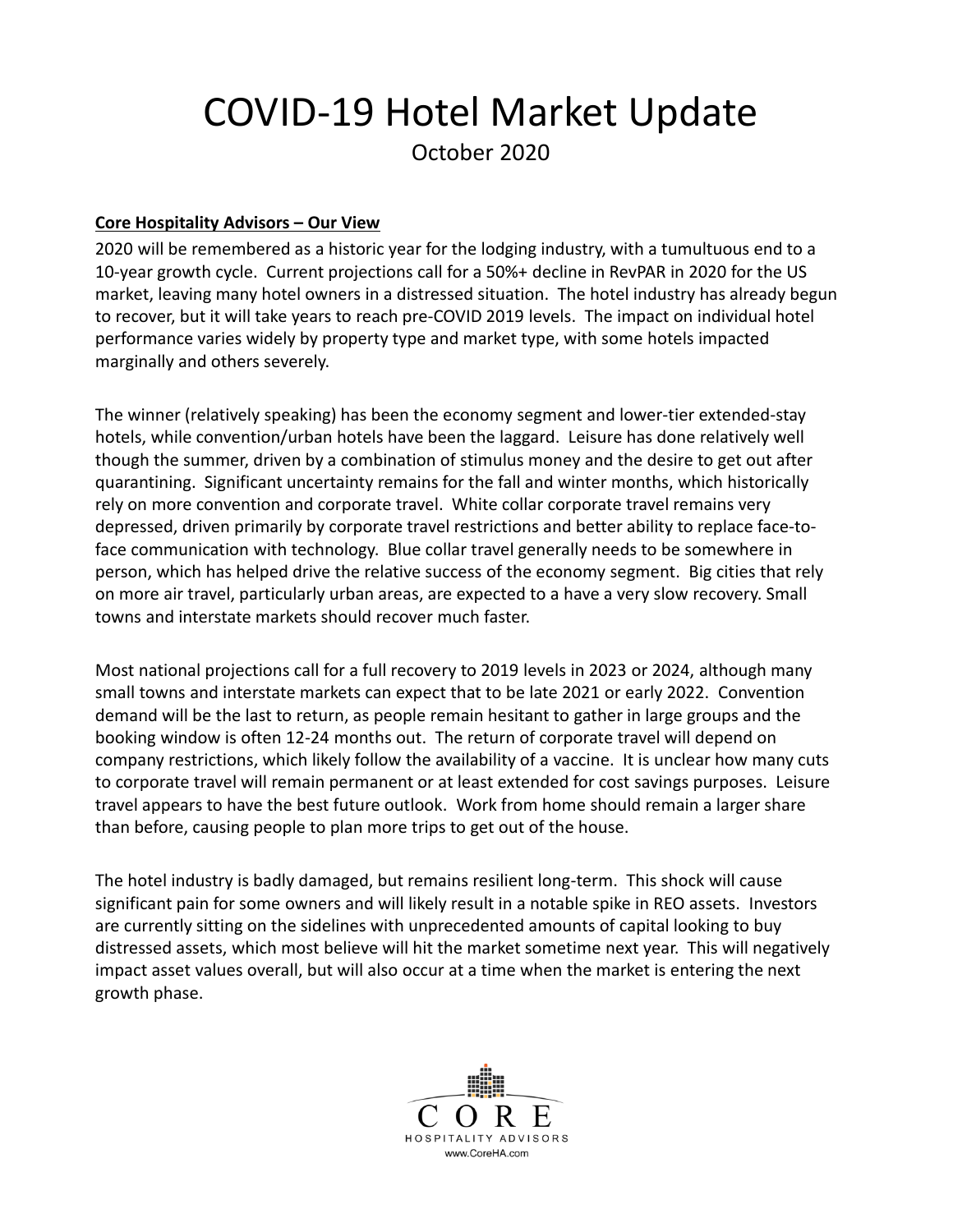## **Ask the Broker**

In an attempt to provide more geographic specific market updates, we interviewed nine leading hospitality brokers from across the country to discuss their views of the hotel market. All of these brokers specialize in hotels as an asset class and have been active throughout the pandemic.

- Burton Brooks Mumford Company Southeast
- David Altman Marcus & Millichap ‐ Florida & Southeast
- Chris Gomes Marcus & Millichap ‐ Texas and Oklahoma
	- With Matt Omansky representing Oil and Gas Markets
- Damian Gordillo Marquee Lodging Advisors Southwest (Arizona and New Mexico)
- Alan Reay Atlas Hospitality ‐ California
- Bennett Webster Paramount Lodging Advisors ‐ Northeast
- Brent Clemens Paramount Lodging Advisors ‐ Midwest
- Joseph & Michelle Kennedy Crystal investment Property Pacific Northwest
- Ryan Bodine NewGen Advisory Change in Use



**Burton Brooks** *Principal* Mumford Company 770‐831‐5878 X 2 bbrooks@mumfordcompany.com Analysis – Southeast

The past six months have changed all our lives as participants in the hotel industry. It has been a wild ride that has turned our business upside down, making it difficult to budget and plan for the future. Challenges our clients are seeing include shifts in demand patterns (primarily weekday business hotels becoming weekend leisure destinations), finding labor, and inconsistent requirements from local governments on containment efforts. Now our franchisors are asking us to spend additional money on upgraded cleaning requirements and installing "touchless" check-in systems. Hotel owners deserve some credit for paddling up a stream in the face of all of these challenges.

Southeast markets reflect much of what has been seen across the United States. Downtown convention locations and those surrounding major airports continue to be challenged. Suburban office markets close to residential areas such as Alpharetta, GA are doing extremely well attracting leisure business on weekend nights, compared with historically being mostly empty on the weekends. Our owners in the drive-to leisure markets (mountains and coastal areas) did well this summer but remain cautious as fall begins. Most owners are delaying any type of capital spending and sitting on cash to be able to make it through this. It is painfully clear that business plans and strategies from years past are no longer applicable in this new reality.

The buyer community today is sitting on the sidelines waiting to move on expected bargain acquisition opportunities. We are fielding numerous calls daily from investors that are well capitalized and looking for acquisition targets in major metro markets, even if properties are not performing. Economy and mid‐market extended‐stay and limited‐ service properties in drive to markets will fetch the best pricing. Even in this unprecedented pandemic environment, we are a street corner business and each solution for profitability is different. Consult your trusted hotel advisor and come up with a plan of action that is right for each individual situation.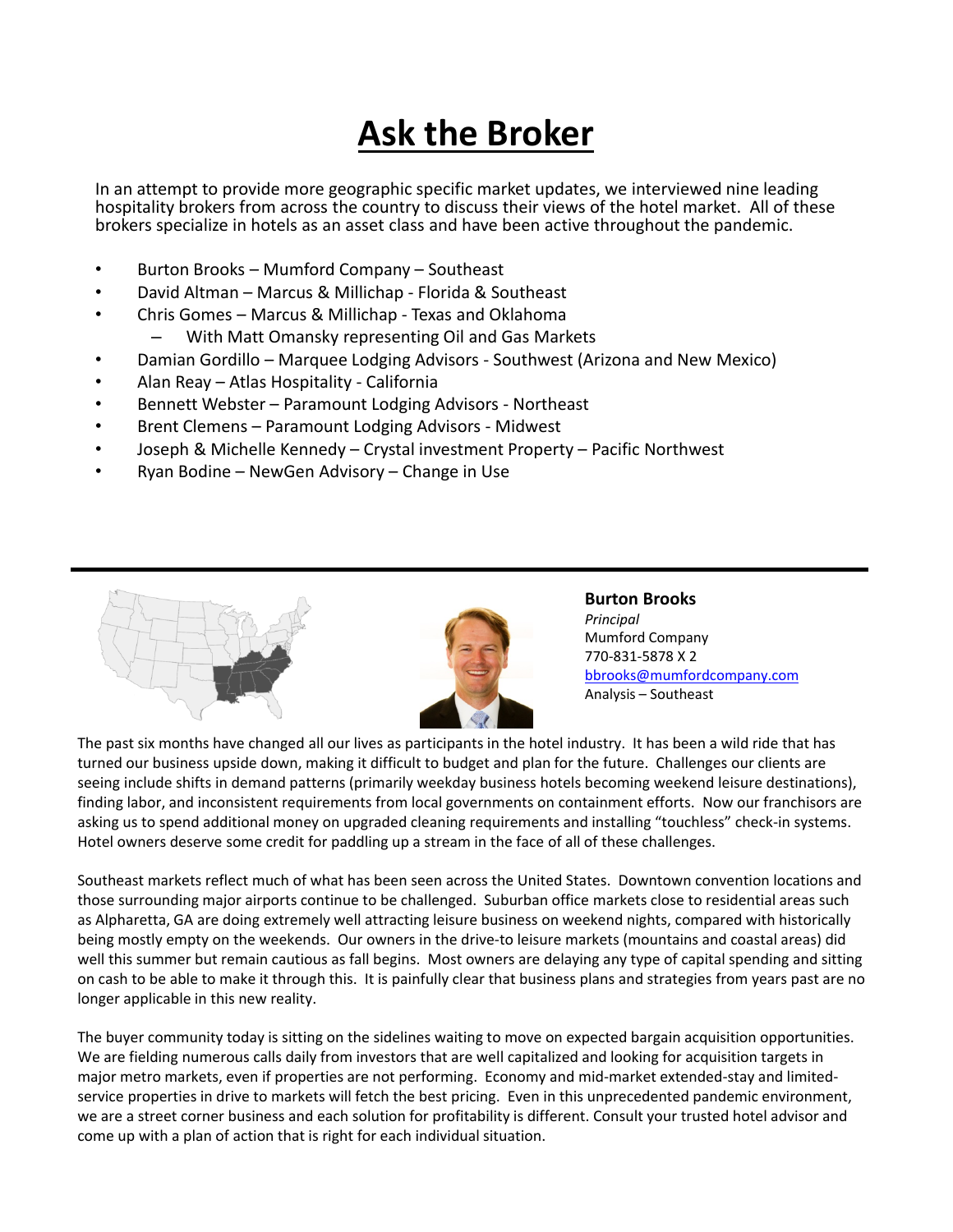



**David Altman** *Vice President Investments* Marcus & Millichap 954‐245‐3426 david.altman@marcusmillichap.com Analysis – Florida and Southeast

2020 has been a difficult year for the hotel industry, but is not all doom and gloom like the media portrays. The national average for hotel occupancy hit its low on April  $12^{th}$  at 18.9%, but has since seen occupancy increase at an average of 3.6% each week, leaving us currently hovering around 48‐50%.

Nationally, the hardest hit properties tend to be in the downtown, airport, and resort locations. For example, Downtown New Orleans still has many hotels closed while the small towns, interstate, and suburban locations tend to be faring better. That being said, geography has the biggest impact on property performance. Panama City Beach, FL and Orange Beach, AL had a quicker rebound due to their drive-to locations and high leisure component.

From a sales perspective, the number of transactions has slowed as many operators have decided to focus on their existing hotels, while many others are sidelined waiting for distressed hotels to come to the market. Thus far, servicers and lenders have demonstrated a willingness to work with their borrowers, which in turn has slowed many distressed hotels from coming to the market.

It remains to be seen what, if any discount there will be on hotel pricing, but our team has noticed that the buyers who are actively seeking properties want to see if the hotel has had a steady recovery since April.

**Chris Gomes** *Senior Managing Director* Marcus & Millichap 972‐755‐5302 chris.gomes@marcusmillichap.com Analysis Covering – Black States Coverage – Black and Grey States





Since an almost total shutdown in March and April, the hotel industry has managed to slowly get out of the rut. Stimulus monies enabled increased leisure travel, benefiting assets along the major interstates in many secondary markets. Many non‐MSA markets were relatively less impacted than major MSA downtown/urban core assets. Air and business travel remain stalled, impacting full‐service/conference hotels the greatest, followed by high‐end select service hotels. Extended stay hotels (especially economy) have outperformed their counterparts.

Owners remain focused on operating cost cutting, suspending amenities like breakfast, room service, social/happy hours, etc. Conversely, increased hygiene and sanitation procedures are placing additional expense burden on hotels. Temporary debt payment relief greatly helped the hotel owners sustain in the interim, while CMBS borrowers have faced more challenges.

Asset valuation has emerged to be a major challenge for the industry, driven by minimal post‐Covid transactions and looming uncertainty over a recovery timeline. We have been working hard to apply some level of science to valuation assisting buyers, sellers and lenders. The result is almost half a dozen hotel transactions in last two weeks and 19 since the beginning of the pandemic.

From Matt Omansky, matthew.omansky@marcusmillichap.com 512-338-7800 - oil and gas markets:

Texas, New Mexico and Oklahoma have a large exposure to oil and natural gas, which saw a sudden drop in demand from COVID that was only amplified by an OPEC price war that began in March. This resulted in the lowest crude oil price in a decade. They have bottomed and are slowly creeping up. New permits being pulled and other wells coming back online support a recovery, although a slow one.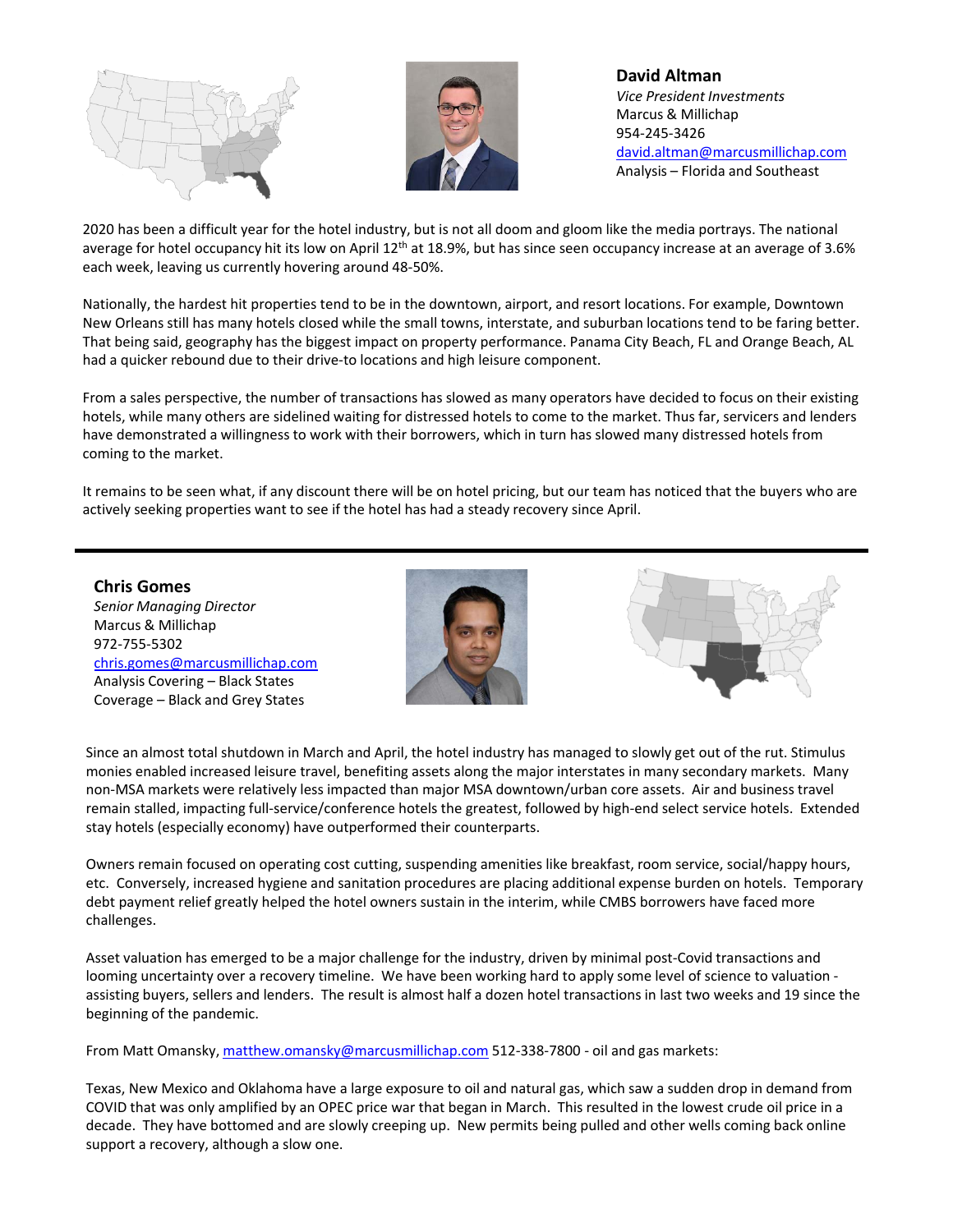



**Damian Gordillo** *President* Marquee Lodging Advisors 480‐566‐0077 damian@marqueehotelgroup.com Analysis – Southwest – AZ & NM

At this moment, there are less than five defaults/foreclosures within Arizona and New Mexico. Although all hotels have been impacted, most owners that we are speaking with remain optimistic about the future. Phoenix RevPAR is starting to stabilize as East coasters are starting to visit. Northern Arizona and Northern New Mexico are doing better as folks are now vacationing to drive to markets (Santa Fe, Las Vegas, Taos, Sedona, Flagstaff, and Page).

My prediction is that assets which were over leveraged and/or acquired in the past 36 months will have some serious challenges. However, assets that have been owned by the same ownership group for 3‐6 years should be able to ride out this wave. Convention hotels and resorts will be impacted for at least another year or two, as business travel and conferences are still down significantly.

Hotels that can cater to a guest looking for a special experience (mountain bike tours, culinary, kayaking, glamping, etc.) will fare much better than traditional run of the mill hotels. Overall, I do believe that the tourism industry needs Government assistance in order to stay afloat

**Alan Reay** *President* Atlas Hospitality Group 949‐622‐3400 alan@atlashospitality.com Analysis – California





As we are all now aware, the COVID pandemic has had a devastating impact on the hotel industry. In California, we have seen a record decline in RevPAR as well as hotel sales transactions. Since April 1st, 2020, hotel sales volume is down over 80% and RevPAR for the State is down 49.2% year-to-date (August 2020), as compared to the average decline of the U.S. at 46.6%.

The previous record for the decline in California RevPAR was during the great recession in 2009. To add some perspective to how bad 2020 is, the August YTD 2009 RevPAR decline was 21.5% (compared to this year's 49.2% decline). Within California, the cities that are suffering the steepest RevPAR decline are; San Jose (‐59.1%), San Francisco (‐57.5%) and Anaheim (‐ 55.7%).

The larger full‐service business/meeting oriented hotels have been hit the hardest, while the smaller independent hotels in drive‐to‐markets and coastal locations have seen less drastic revenue declines.

Most lenders on the conventional side continue to work with their borrowers on deferring or forbearing loan payments. As a result, we are not seeing an increase in hotel foreclosures. On the CMBS side, the picture is completely different. We are currently tracking over 250 hotels in California with CMBS loans that are now delinquent on loan payments and in special servicing.

From a valuation standpoint, we are seeing declines in value from 2019 of between 30% ‐ 60%. Two recent closings, one in San Francisco (124 rooms) the hotel appraised for \$38 Million December 2018 and just closed escrow for \$19 Million. A 28‐ room hotel in Hollywood that appraised for \$13 Million in 2018, sold for \$4,600,000.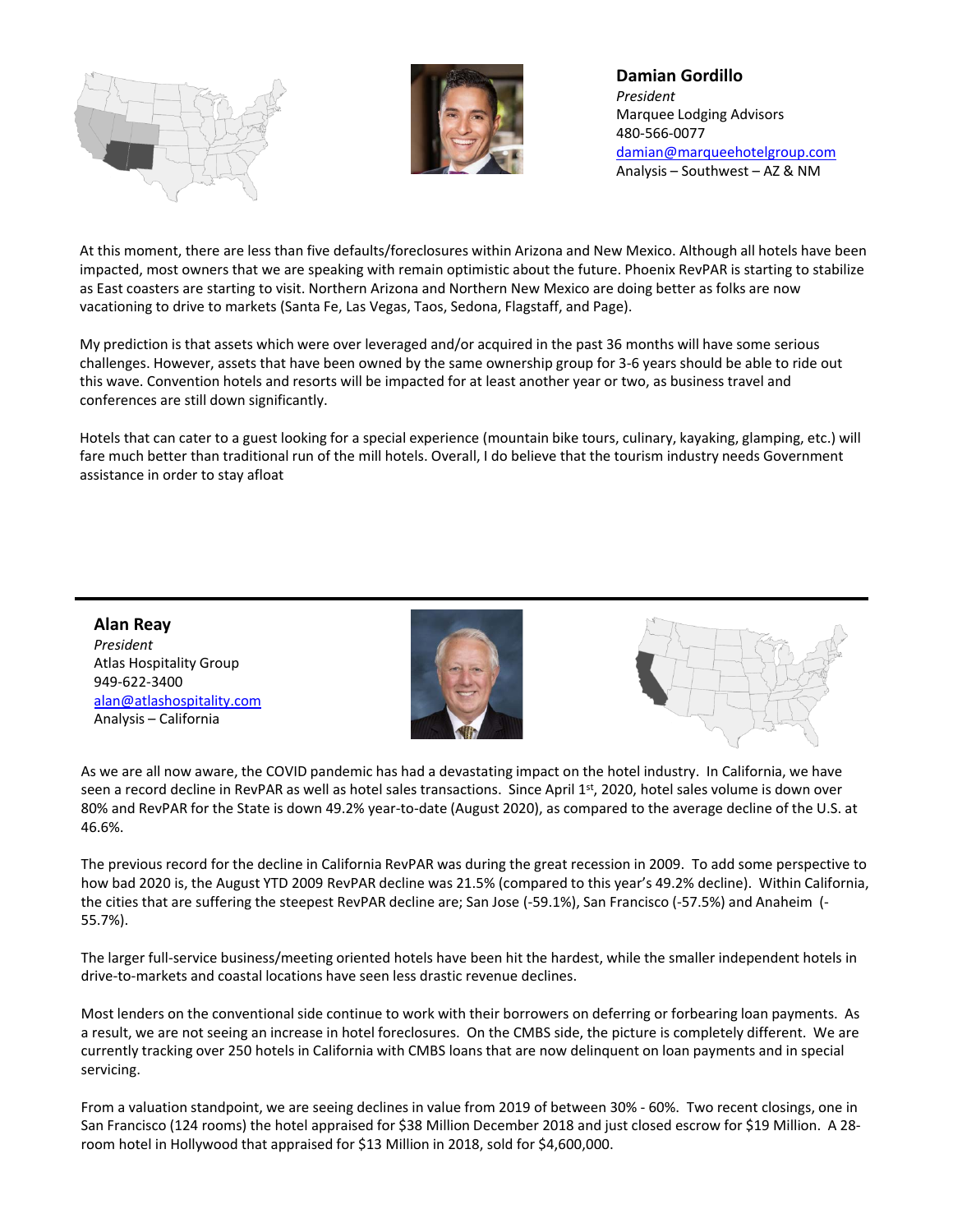



**Bennett Webster** *Senior Managing Director* Paramount Lodging Advisors 312‐239‐0560 bwebster@paramountlodging.com Analysis – Northeast

The U.S. Lodging Industry has experienced unprecedented challenges, although the recovery thus far has proven surprisingly resilient. Occupancy troughed in early April at 22%, but has seen steady improvements since peaking at 50.1% in mid‐ August. Performance early on was buoyed by the economy / midscale sectors, particular extended‐stay. Resort/leisure markets, particularly in drive-to destinations, saw growth post-Memorial Day.

School openings and reduced post‐Labor Day travel are now contributing to a pull back, increasing concerns relative to forward looking performance. Updated analyst projections call for year-end occupancy of 40%. By comparison, the industry's worst year on record was 2009 at 54.5%. This occupancy projection is below the threshold that many owners will need to generate positive NOI. Strains on cash flow are far greater than in 2009.

The ongoing operational headwinds and corresponding hindrance to profitability is evident in recent lender default rates and hotel closure stats. Of the \$86 billion in outstanding CMBS hotel debt, approximately 26% is in special servicing and 23% more is delinquent in some form. As of mid‐September, approximately 6% of U.S. inventory remained closed. This includes many high‐profile assets in the historically strongest RevPAR markets (NYC and Washington DC). Without a return of corporate/group travel in any critical mass, hotels should trend below historic levels until there is a vaccine.

The shorter‐term horizon will continue to present unique and unprecedented challenges. While long‐term, we remain optimistic of a robust recovery. We do not view the current challenges as a permanent paradigm shift or existential threat to the hotel business.

**Brent Clemens** *Senior Managing Director* Paramount Lodging Advisors 312‐402‐2959 bclemens@paramountlodging.com Analysis – Midwest & Northeast





The hospitality industry recorded its 9<sup>th</sup> consecutive year of growth in 2019 and was firing on all cylinders. However, the cyclical nature of real estate and length of the cycle warranted conversation about what future performance would look like. Despite the traditional warning signs that brought an end to previous cycles ‐ new supply, the creation of new brands, and a deceleration of RevPAR ‐ many experts forecasted nominal growth in 2020 for much of the Midwest.

The first few months of 2020 were as predicted. National RevPAR increased 2.2% and 1.7% in January and February respectively. And then, during the second week of March, it all came to a screeching halt. Seemingly overnight, the pandemic contributed to multiple hotel closures (some permanently), suspended corporate and leisure travel for the foreseeable future, and over 600,000 lodging jobs were lost per *AHLA*.

The Midwest has experienced a measured recovery, with demand pick up in late summer, but it still remains well behind previous years. *Hotel Horizons* is forecasting a nearly ‐59% RevPAR decline for the Midwest's top five largest MSAs in 2020. The cities of Cincinnati, Detroit and St. Louis are anticipated to be in line with STR's national RevPAR projections of a roughly ‐52%, while the two most extreme outliers are Chicago and Minneapolis, are forecasted to fall by ‐73% and ‐65% respectively. Both cities have faced significant political unrest this past summer and have more exposure in the upscale segment, contributing to this decline.

So, what can we expect in 2021? The last 7 months brought a paradigm shift relative to demand. Less is more. Suburban locales are favored over their urban counterparts. Hotel guests prefer in‐room kitchenettes to room service and self‐parking to valet. Extended stay and midscale properties located on interstates or 'drive to' leisure destination markets are the preference over full‐service hotels. Absent a vaccine and the return of large corporate and leisure travel, we anticipate a continuation of this trend.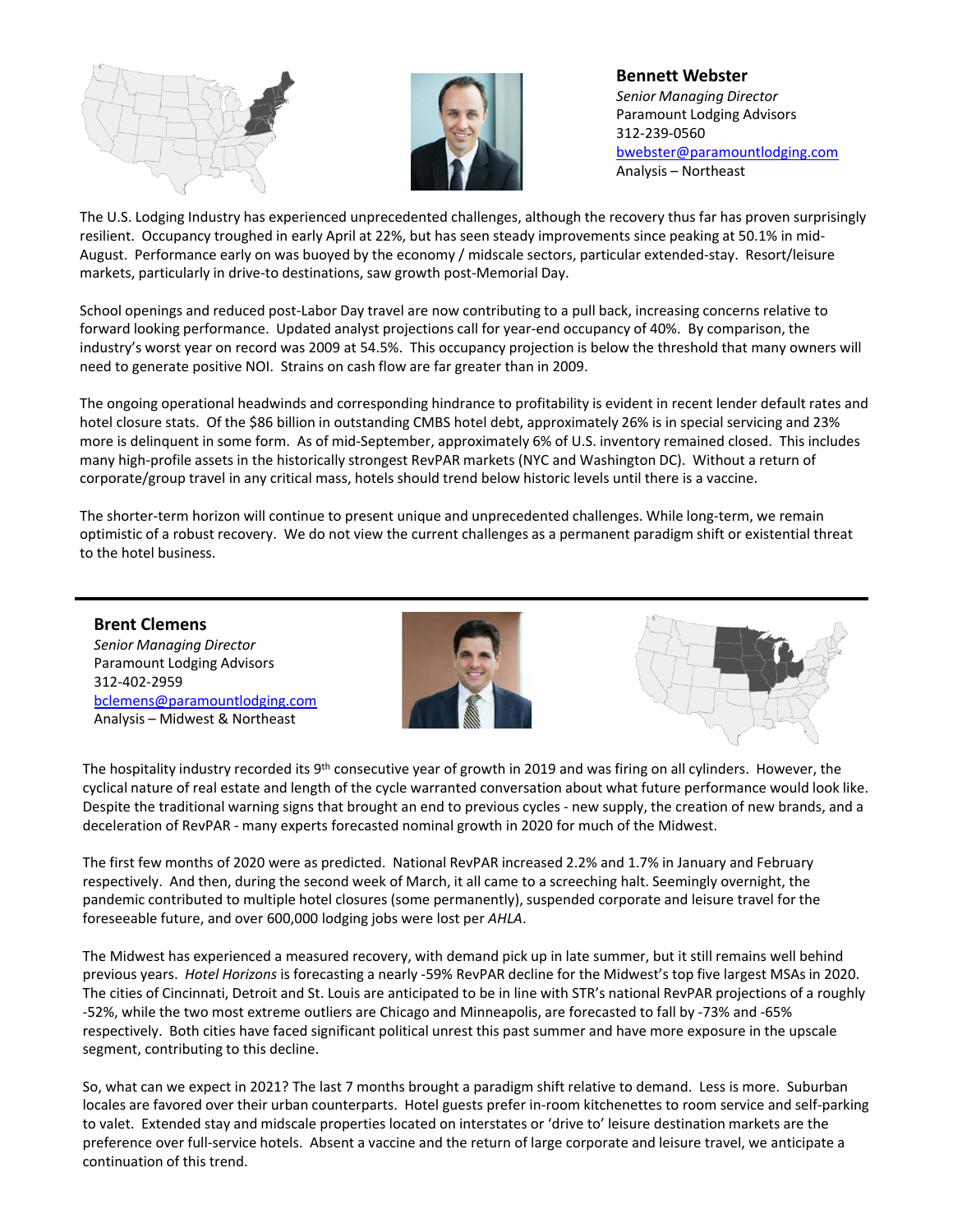



**Joseph and Michelle Kennedy** *Principals* Crystal Investment Property 503‐530‐1316 michelle@crystalip.com Analysis – Pacific Northwest

This past year has brought unexpected changes to every aspect of our lives, our businesses, and our sense of community. We close out 2020 with an expectation in all areas outside the airport and city center markets, of moderately to slightly lower year‐over‐year performance metrics. As we see conditions start to ease a bit and travel gradually resumes, the Pacific Northwest is experiencing a rebound of vacation and, to a lesser degree, business travelers. We are headed into a new normal until there is sufficient distribution of an effective vaccine and international travel restrictions are removed.

The Crystal Investment Property takeaway? The hotel market continues to offer opportunities for savvy investors who understand market trends and can appropriately respond in their operating models. There are solid opportunities for Buyers seeking to move into markets that have previously been much more restricted. With interest rates at record lows, Sellers and Buyers have much greater parity in pricing.

Distressed assets will constitute a major game‐changer in the market in the coming months. Owners prepared with cash on hand and financing options will have unexpected opportunities. Auction platforms, carefully curated and attended by Broker representatives, will offer a strong, guaranteed platform to effectuate sales.

Despite the current economic market, we are seeing steady interest, in both cash-flowing and distressed properties, located in the Pacific Northwest region. The hotel investment market as a whole has seen an increase in activity recently. Despite the loss of revenue recently, this continues to be an attractive market for forward‐looking hoteliers. We are encouraged by the number of high‐quality Buyers who have reached out to us, as well as the diversity of property types and locations that they are considering.

**Ryan Bodine** *Senior Vice President* NewGen Advisory 602‐483‐4956 ryan.bodine@newgenadv.com Analysis – Change in Use



Repurposing struggling hotels to apartments is by far the largest opportunity that individuals and private equity groups are actively pursuing. There are three types of buildings that make suitable conversions, summarized below. Their analysis is straight forward – number of units permitted, the market rent and cost to convert. Ideally, the zoning permits residential use. Adequate power and fire safety precautions are significant factors.

1 ‐ Gen 1 Residence Inn type make easiest buildings to convert. Conversion costs are minimal because rooms are oversized and have kitchenettes. With proper zoning, Buyers are willing to pay from \$60K‐\$75k/key depending on rents and deferred maintenance.

2 ‐ Concrete construction with oversized rooms in dense, walkable markets are being converted to target a younger tenant. Room sizes range from 350‐450 SF, floor to ceiling windows with restaurants on premise. Former restaurants are being repurposed to tenant amenities. Buyer's price is impacted by need for kitchenette, ranging from \$40‐\$50k/room.

3 ‐ 150+ rooms, 3+ story boxes. These rooms are small 250‐280 SF and require a buyer to combine two rooms. Buyers factor in the cost to install more power and for kitchenettes and sprinklers. Approximate purchase price is about \$35‐ \$45k/room.

The most common challenge is a disconnect on price. Conversion buyers have a price ceiling, due to the reasons detailed above. 2021 will be a busy year for conversion buyers – seller's prices will soften, more properties will be in default, and cities will continue to be supportive in the rezoning efforts.